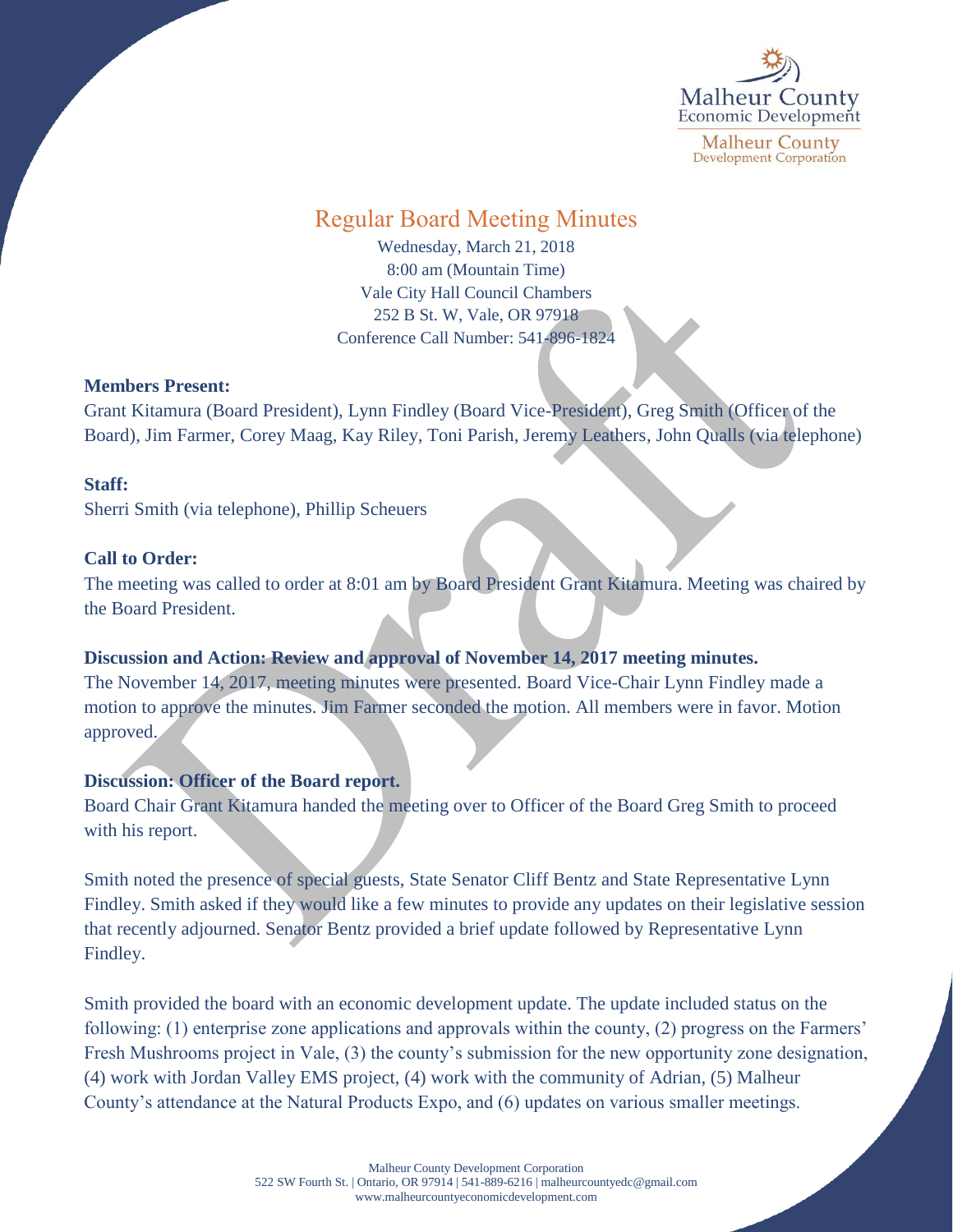# **Discussion and Action: TVRC Project Engineer RFP submissions.**

Officer of the Board Greg Smith shared the board received two submissions in response to the TVRC Project Engineer RFP. Smith said a third submission was delivered at their office door on a jump drive but was not included because it did not follow the submission instructions in the RFP and the content did not include the information requested. Smith shared the two submissions before the board are from Anderson Perry & Associates and CK3, LLC.

Smith stated Anderson Perry's submission was very comprehensive and included all the information requested from the RFP and followed the instructions for submission. The proposal consists of information on the company, their proposed budget, reporting recommendations, qualifications, services, references, and past projects. It was noted Anderson Perry did extensive work on the RailEx facility in Wallula, WA which is very similar to the facility the board is looking to develop. The board also discussed that the firm is familiar with the area, having worked on a number of projects for Ontario, Nyssa, and Vale. Board Member Lynn Findley (former City of Vale City Manager) and a member of Nyssa's council in the audience, both shared their respective projects were completed successfully, and the firm was excellent to work with. Findley noted the firm is the current engineer for the City of Vale. Smith also noted the proposal references RailPros, who submitted for the rail engineer RFP.

Smith shared CK3, LLC's submission with the board. Smith stated the firm is local and based out of Ontario. It was noted the company did call about three days ago and asked why they didn't receive the proposal. They were told a copy of the RFP announcement was sent to the firm on March 5th, the day it was announced. Smith noted the email used was directly from their website. The board looked at a copy of the RFP that was published and noted that the items required were as follows: (1) introduction and overview of the company, (2) qualifications, (3) reporting and accountability plans, (4) complete budget proposal, (5) services that could be delivered, (6) proof of Oregon engineering license, (7) and references. The board concluded that the RFP submission from CK3, LLC was not complete.

A motion was made that the board allow Officer of the Board Greg Smith to begin negotiations with Anderson Perry to serve as the project engineer. The motion was made by Jim Farmer and seconded by Kay Riley. All members voted in support of the motion.

# **Discussion and Action: TVRC Rail Engineer RFP submissions.**

Officer of the Board Greg Smith shared the board received only one submission in response to the TVRC Rail Engineer RFP. Smith reviewed RailPros Field Services submission with the board. Smith also shared upon receiving the proposal he contacted the company and spoke with Shawn and Jim Marshall. He said both have extensive backgrounds working for UPRR prior to RailPros and discussed the positions each of them held at UPRR. Smith shared that UPRR referred RailPros. Smith also mentioned that in the proposal the board would find that it addresses all seven areas of the RFP, which include: (1) an introduction, (2) qualifications, (3) reporting and accountability, (4) budget, (5) services,